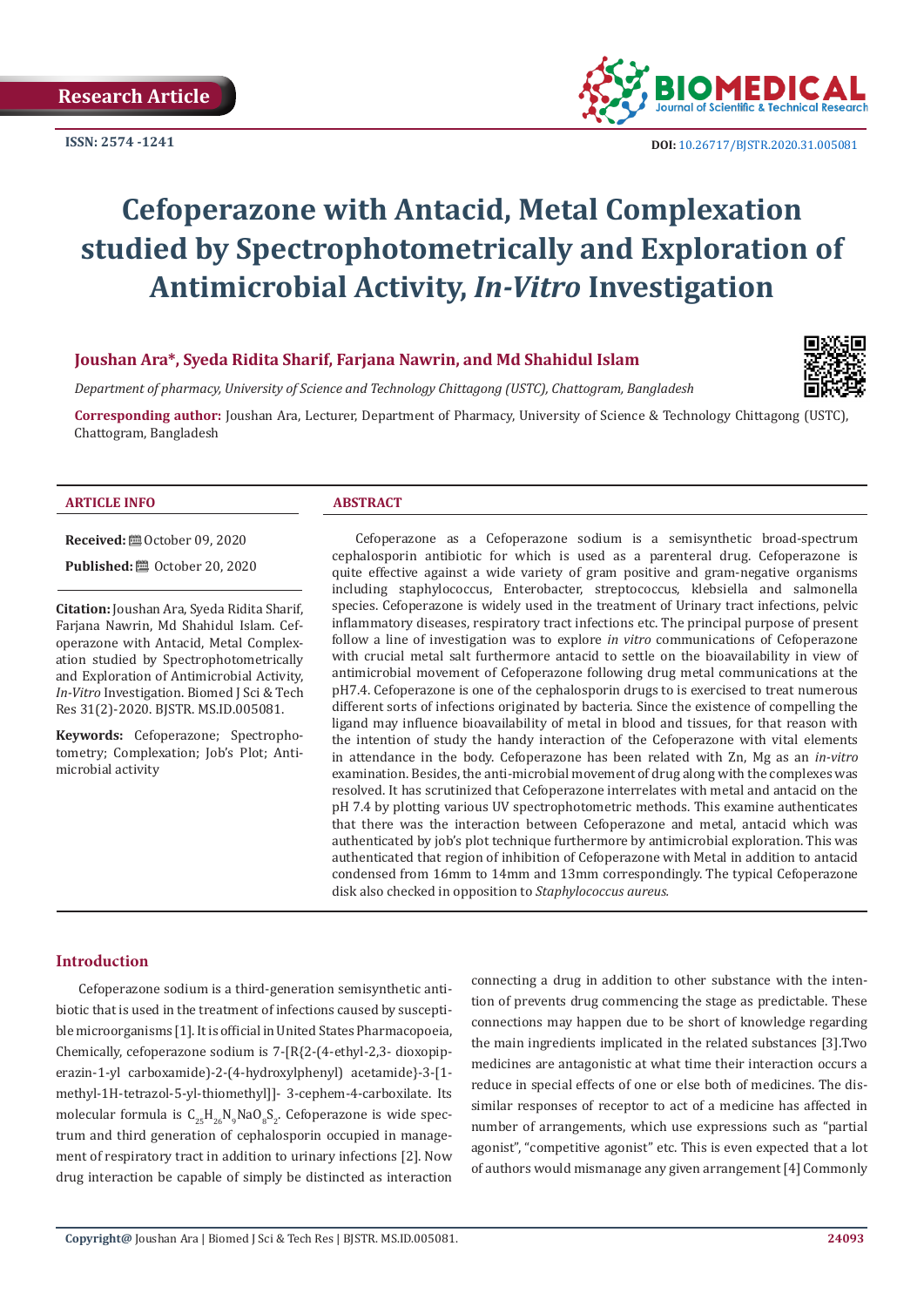iron complexes were used in convey of oxygen in human blood as well as tissues. A mature at rest takes 250ml of uncontaminated oxygen for each minute, these oxygens conceded by metal complex convey system recognized heame, alloying oxygen to go away the blood at what time it arrives the tissue [5].

Antibiotic and metal interaction and successfully found there after interaction result. Also, the antimicrobial activity of drug and the metals complexes were determined. This has been seen that the antibiotic interacts along with metal at the pH 7.4. The different essential metal intricate of the many drugs has been synthesized in addition to characterized by the techniques like NMR, UV, atomic absorption, FT-IR as well as elemental analysis. Spectroscopic, IR Spectroscopic, disk diffusion method, Biological assay studies of complexes [6]. On the other hand, in this interaction there uses metals complex which are interaction with drug into our body. And have been use their various type of bacteria for finding zone of inhibition. Some paper there uses methanol and ethanol for disk diffusion result clearly showing. Cefoperazone in a single way then it has a high bioavailability and proportionally increasing the absorption with concentration. But if we use its interaction with metals then its bioavailability and absorption decrease and less half-life [7]. By using there, a various of methods and study such as Antifungal study, Antibacterial study, Biological study with different type of spectroscopic analysis, Conductometric, IR spectrometric and Disk-diffusion methods its shows that's less pharmacological action [8]. So that after all discussion it can state that if it is taken antibiotic then it will be used the metals complex before two hours and after one hour.

## **Materials and Methods**

Cefoperazone stock solution 250milliliter of 1x10-2 Molar was ready by softening 1.386gm of Cefoperazone solution in the 250 milliliter of the demineralized water (DMW) in a 250milliliter volumetric flask. The reserve solution was thinned to desired potency by the buffer solution [9] (Tables 1 & 2).

| <b>Serial No</b> | Name                            | <b>Source</b>                                    |
|------------------|---------------------------------|--------------------------------------------------|
| 1                | Cefoperazone                    | Gift samples from Square<br>pharmaceuticals Ltd. |
| $\overline{c}$   | ZincSulphate(Metal)             | Merck ltd, Mumbai, India                         |
| 3                | Magnesium<br>Hydroxide(Antacid) | Merck ltd, Mumbai, India                         |
| $\overline{4}$   | Sodium di-<br>hydrogenphosphate | USTC, Foys lake, Chittagong,<br>dept of pharmacy |
| 5                | Disodium hydrogen<br>phosphate  | USTC, Foys lake, Chittagong,<br>dept of pharmacy |
| 6                | PhosphateBuffer                 | USTC, Foys lake, Chittagong,<br>dept of pharmacy |

**Table 1:** List of chemicals and reagents.

| Table 2: List of instruments & equipment's. |  |
|---------------------------------------------|--|
|---------------------------------------------|--|

| <b>Name</b>         | Model      | Source                      |
|---------------------|------------|-----------------------------|
| pHMeter             | $PH - 211$ | Hanna, Romania              |
| UVspectrophotometer | T80        | PG instrument Ltd, England  |
| Electronic Balance  | $AI - 204$ | Mettlertoleddo, Switzerland |
| Pipette             |            | Fischer scientific, Germany |

#### **Preparation of Metal Solutions**

For the grounding of 0.01 Molar metal solution like zinc sulfate heptahydrate (exactly 0.28754gm) was evaluated exactly in addition to initiated with the assist of the funnel in a 100ml volumetric flask, softened in DM water in addition to framework to the mark by the similar solvent. These prime solutions were additional diluted ten creases in the equivalent solvent along with the concluding solutions were 0.0001 M concentration.

#### **Preparation of Antacid Solutions**

For the preparation of  $0.01M$  antacid solution,  $Mg(OH)$ <sub>2</sub> (0.0740gm) was evaluated accurately in addition to initiated with the facilitate of funnel in 100milliliter volumetric flask, softened in the demineralized water furthermore construct up to mark by the equal solvent. These primary solutions were further diluted ten folds in the same solvent and the final solutions were 0.0001 M concentration [10].

# **Grounding of the Buffer Solutions**

To get ready buffer solution 1.76gram of the disodium hydrogen phosphate were softened in the demineralized water by 2.43 gram of the solution dihydrogen phosphate in addition to pH was altered to 7.4 as well as volume was completed to 1000 milliliter with the equivalent solution [11].

#### **Grounding of the Typical Curve of the Cefoperazone**

Cefoperazone reserve solution at the pH 7.4 in addition to concentration of the 1x10-5 Molar was inserted in unlike concentrations to the 10 test tubes, to have subsequent concentrations like 9x10-5 Molar, 8x 10-5 Molar, 7x10-5 Molar, 6x10-  $^{\circ}$  Molar, 5x10<sup>-5</sup> Molar, 4x10<sup>-5</sup> Molar, 3x10<sup>-5</sup> Molar, 2x10<sup>-5</sup> Molar, 1x10-5 Molar. Now the solutions were suitably mixed. Then the absorbance values of solutions were established at 585nm through UV spectrometer [12].

#### **Using Disc Diffusion Process**

Solution of celebrated concentration (3**µ**g/ml) of trial samples are completed through dissolving measured quantity of the trials in calculated amount of solvents. Dried in addition to sterilized filter term paper discs (6mm as a diameter) are subsequently impregnated with recognized amounts of trial substances by using micropipette. Discs holding the test substances are positioned on the nutrient agar media homogeneously seeded by the test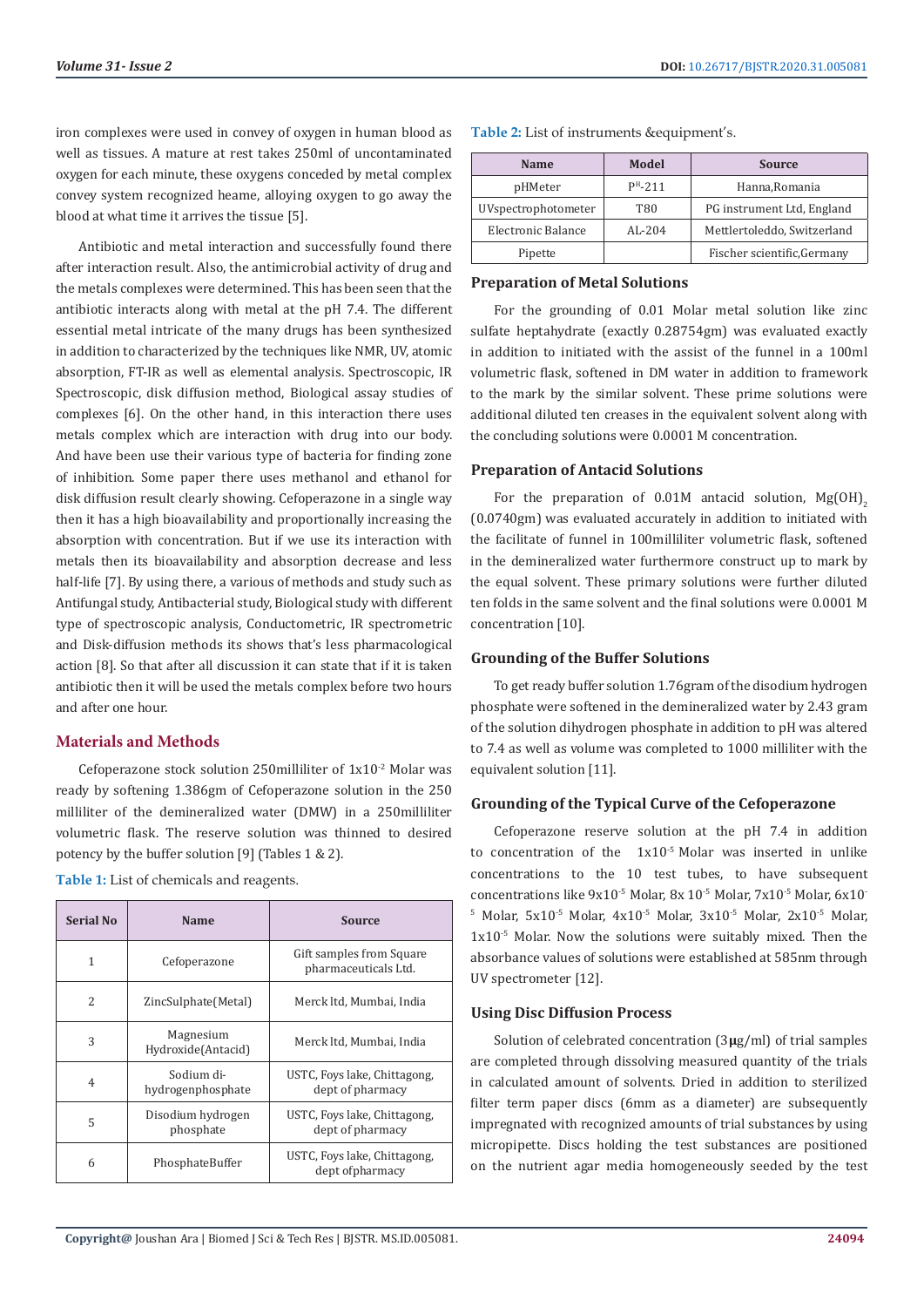organism, typical antibiotic discs along with blank discs were utilized as positive furthermore negative control. These plates now are kept at the low temperature like  $4^{\circ}$ C for the 24 hours to permit maximum diffusion. Throughout this time desiccated discs suck up water from surrounding medium furthermore the trial materials dissolve along with spread out of the trial disc. The diffusion happens according to physical law to controls diffusion of the molecules during agar gel. Consequently, there was a gradual alter of trial substances concentrations in medium adjoining the disc [13].

#### **Results and Discussions**

From the subsequent Table 3, this can monitor to the absorbance of the Cefoperazone enhances with the enhancing concentration in keeping with Beer Lambert's equation (Table 4). From the Table 5, it can observe that the absorbance of Cefoperazone is different when it interacts with Mg  $(OH)_{2}$ . From the Table 6, it can observe that interaction between drug and metal may lead to form complexes which have different light absorption capacity and spectrum pattern is altered. So, any alteration and spectrum behavior are regarded as a tool for primary interaction from the spectral studies.

**Table 3:** Standard curve of Cefoperazone.

| $Mx10^{-5}$ | Absorbance |
|-------------|------------|
|             | 0.472      |
| 2           | 0.480      |
| 3           | 0.494      |
| 4           | 0.503      |
| 5           | 0.516      |
| 6           | 0.523      |
| 7           | 0.530      |
| 8           | 0.539      |
| $\mathbf Q$ | 0.544      |

**Table 4:** Absorbance of Cefoperazone at different wavelength.

| Wavelength | Absorbance |
|------------|------------|
| 200        | 0.037      |
| 210        | 0.039      |
| 220        | 0.33       |
| 230        | 0.179      |
| 240        | 0.106      |
| 250        | 0.029      |
| 260        | 0.034      |
| 270        | 0.065      |
| 280        | 0.088      |
| 290        | 0.095      |
| 300        | 0.125      |
| 310        | 0.136      |
| 320        | 0.164      |

| 330 | 0.197 |
|-----|-------|
| 340 | 0.216 |

**Table 5:** Spectral analysis of Cefoperazone with  $Mg(OH)_{2}$ .

| Wavelength/nm | Absorbance of<br>Cefoperazone | <b>Absorbance of Cefoperazone</b><br>with $Mg(OH)$ , |
|---------------|-------------------------------|------------------------------------------------------|
| 200           | 0.037                         | 0.543                                                |
| 210           | 0.039                         | 0.776                                                |
| 220           | 0.033                         | 0.662                                                |
| 230           | 0.179                         | 0.323                                                |
| 240           | 0.106                         | 0.182                                                |
| 250           | 0.029                         | 0.092                                                |
| 260           | 0.034                         | 0.135                                                |
| 270           | 0.065                         | 0.147                                                |
| 280           | 0.088                         | 0.169                                                |
| 290           | 0.095                         | 0.178                                                |
| 300           | 0.125                         | 0.189                                                |
| 310           | 0.136                         | 0.193                                                |
| 320           | 0.164                         | 0.198                                                |
| 330           | 0.197                         | 0.214                                                |
| 340           | 0.216                         | 0.219                                                |

**Table 6:** Combined Spectral analysis of Cefoperazone with  $ZnSO_4$ . 7 $H_2O$ .

| Wavelength/nm | Absorbance of<br>Cefoperazone | <b>Absorbance of Cefoperazone</b><br>with $ZnSO$ <sub>4</sub> .7H <sub>2</sub> O |
|---------------|-------------------------------|----------------------------------------------------------------------------------|
| 200           | 0.037                         | 0.342                                                                            |
| 210           | 0.039                         | 0.675                                                                            |
| 220           | 0.033                         | 0.561                                                                            |
| 230           | 0.179                         | 0.222                                                                            |
| 240           | 0.106                         | 0.081                                                                            |
| 250           | 0.029                         | 0.091                                                                            |
| 260           | 0.034                         | 0.104                                                                            |
| 270           | 0.065                         | 0.116                                                                            |
| 280           | 0.088                         | 0.130                                                                            |
| 290           | 0.095                         | 0.147                                                                            |
| 300           | 0.125                         | 0.159                                                                            |
| 310           | 0.136                         | 0.163                                                                            |
| 320           | 0.164                         | 0.170                                                                            |
| 330           | 0.197                         | 0.184                                                                            |
| 340           | 0.216                         | 0.203                                                                            |

# **Outcome of the Metals on Cefoperazone by Job's Technique of Incessant Variation**:

The molar proportions of complexes of the Cefoperazone by metal salt were calculated approximately through Job's method. The examined absorbance rates were calculated in the pH 7.4 at diverse concentration like  $1x10^{-5}$  to  $9x10^{-5}$  Molar of Cefoperazone by metal salt. Then Job's plots at the pH were acquired through plotting absorbance variation against mole portion of drug (Table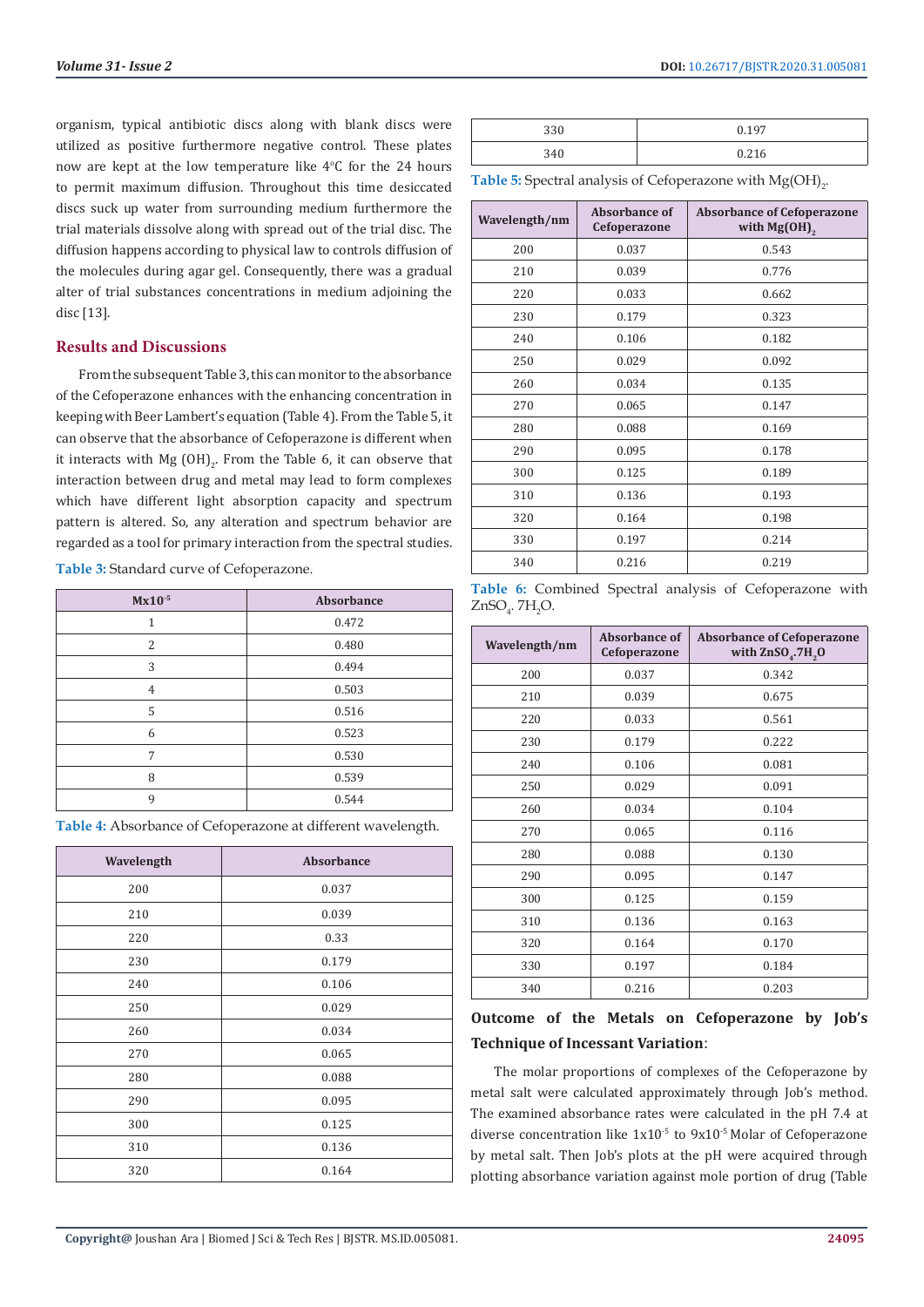7). From the above we can observe that Cefoperazone forms strong 1:1 complex with zinc sulfate heptahydrate which is indicated as inverted 'V' shaped curve. From the above we can observe that **Table 7:** Values of job's plot of Cefoperazone with  $\text{ZnSO}_4$ .7 $\text{H}_2\text{O}$ .

Cefoperazone forms strong 1:1 complex with Mg  $(OH)_2$  which is indicated as inverted 'v' shaped curve (Table 8).

| Concentration<br>of Cefoperazone | Absorbance of<br>Cefoperazone | <b>Concentration of</b><br>$ZnSO4$ .7H <sub>2</sub> O | Absorbance of<br>$ZnSO4$ .7H <sub>2</sub> O | Absorbance of<br>mixture | Absorbance<br>difference |
|----------------------------------|-------------------------------|-------------------------------------------------------|---------------------------------------------|--------------------------|--------------------------|
| $Mx10^{-5}$                      | A                             | $Mx10^{-5}$                                           | B                                           | $\mathbf{C}$             | $D = (A + B) - C$        |
|                                  | 0.472                         | 9                                                     | 0.187                                       | 0.110                    | 0.549                    |
| 2                                | 0.480                         | 8                                                     | 0.186                                       | 0.109                    | 0.557                    |
| 3                                | 0.494                         | 7                                                     | 0.187                                       | 0.109                    | 0.572                    |
| 4                                | 0.503                         | 6                                                     | 0.188                                       | 0.112                    | 0.579                    |
| 5                                | 0.516                         | 5                                                     | 0.189                                       | 0.111                    | 0.594                    |
| 6                                | 0.523                         | 4                                                     | 0.192                                       | 0.128                    | 0.587                    |
| $\overline{7}$                   | 0.530                         | 3                                                     | 0.181                                       | 0.125                    | 0.586                    |
| 8                                | 0.539                         | 2                                                     | 0.179                                       | 0.136                    | 0.582                    |
| 9                                | 0.544                         |                                                       | 0.177                                       | 0.150                    | 0.571                    |

**Table 8:** Values of Job plot of Cefoperazone and  $Mg(OH)_{2}$ .

| <b>Concentration of</b><br>Cefoperazone<br>$Mx10^{-5}$ | Absorbance<br>of Cefoperazone<br>A | <b>Concentration of</b><br>$Mg(OH)$ <sub>2</sub><br>$Mx10^{-5}$ | Absorbance of<br>$Mg(OH)$ <sub>2</sub><br>B | Absorbance difference<br>$D=(A+B)-C$ | Absorbance difference<br>$D=(A+B)-C$ |
|--------------------------------------------------------|------------------------------------|-----------------------------------------------------------------|---------------------------------------------|--------------------------------------|--------------------------------------|
|                                                        | 0.472                              | 9                                                               | 0.090                                       | 0.114                                | 0.448                                |
| $\overline{2}$                                         | 0.480                              | 8                                                               | 0.086                                       | 0.112                                | 0.454                                |
| 3                                                      | 0.494                              | 7                                                               | 0.093                                       | 0.118                                | 0.469                                |
| 4                                                      | 0.503                              | 6                                                               | 0.096                                       | 0.118                                | 0.481                                |
| 5                                                      | 0.516                              | 5                                                               | 0.103                                       | 0.120                                | 0.499                                |
| 6                                                      | 0.523                              | 4                                                               | 0.097                                       | 0.132                                | 0.488                                |
| 7                                                      | 0.530                              | 3                                                               | 0.092                                       | 0.136                                | 0.486                                |
| 8                                                      | 0.539                              | $\overline{2}$                                                  | 0.085                                       | 0.147                                | 0.477                                |
| 9                                                      | 0.544                              |                                                                 | 0.083                                       | 0.162                                | 0.465                                |

# **Antimicrobial Reading**

The antimicrobial effectiveness of the trial agents is calculated by their action to avoid the enlargement of microorganisms neighboring discs which provides clear precinct of inhibition. Later than incubation, the antimicrobial actions of the trial materials were concluded through measuring diameter of zones of the inhibition inside millimeter through a crystal-clear mm scale (Table 9). The trial samples were examined in opposition to Staphylococcus aureus. The typical Cefoperazone disk also checked in opposition to Staphylococcus aureus. The consequences of the antimicrobial action calculated in view of diameter of the zone of the inhibition in the mm were demonstrated in Table 10. Antimicrobial sensitivity testing of Cefoperazone against Staphylococcus aureus after interacting with  $ZnSO_4$ .  $7H_2O$  and Mg  $(OH)_2$  solution, respectively. Now it was proved that zone of the inhibition of the Cefoperazone through Metal and antacid Zn, Mg reduced from 16mm to 14mm

& 13mm correspondingly due to the metal, antacid and drug interaction.

**Table 9:** Combined absorbance of drug with different metal & antacid.

| Cefoperazone | <b>Cefoperazone with</b><br>$ZnSO4$ .7H <sub>2</sub> O | Cefoperazone with<br>$Mg(OH)$ , |
|--------------|--------------------------------------------------------|---------------------------------|
| 0.472        | 0.187                                                  | 0.090                           |
| 0.480        | 0.186                                                  | 0.086                           |
| 0.494        | 0.187                                                  | 0.093                           |
| 0.503        | 0.188                                                  | 0.096                           |
| 0.516        | 0.189                                                  | 0.103                           |
| 0.523        | 0.192                                                  | 0.097                           |
| 0.530        | 0.181                                                  | 0.092                           |
| 0.539        | 0.179                                                  | 0.085                           |
| 0.544        | 0.177                                                  | 0.083                           |